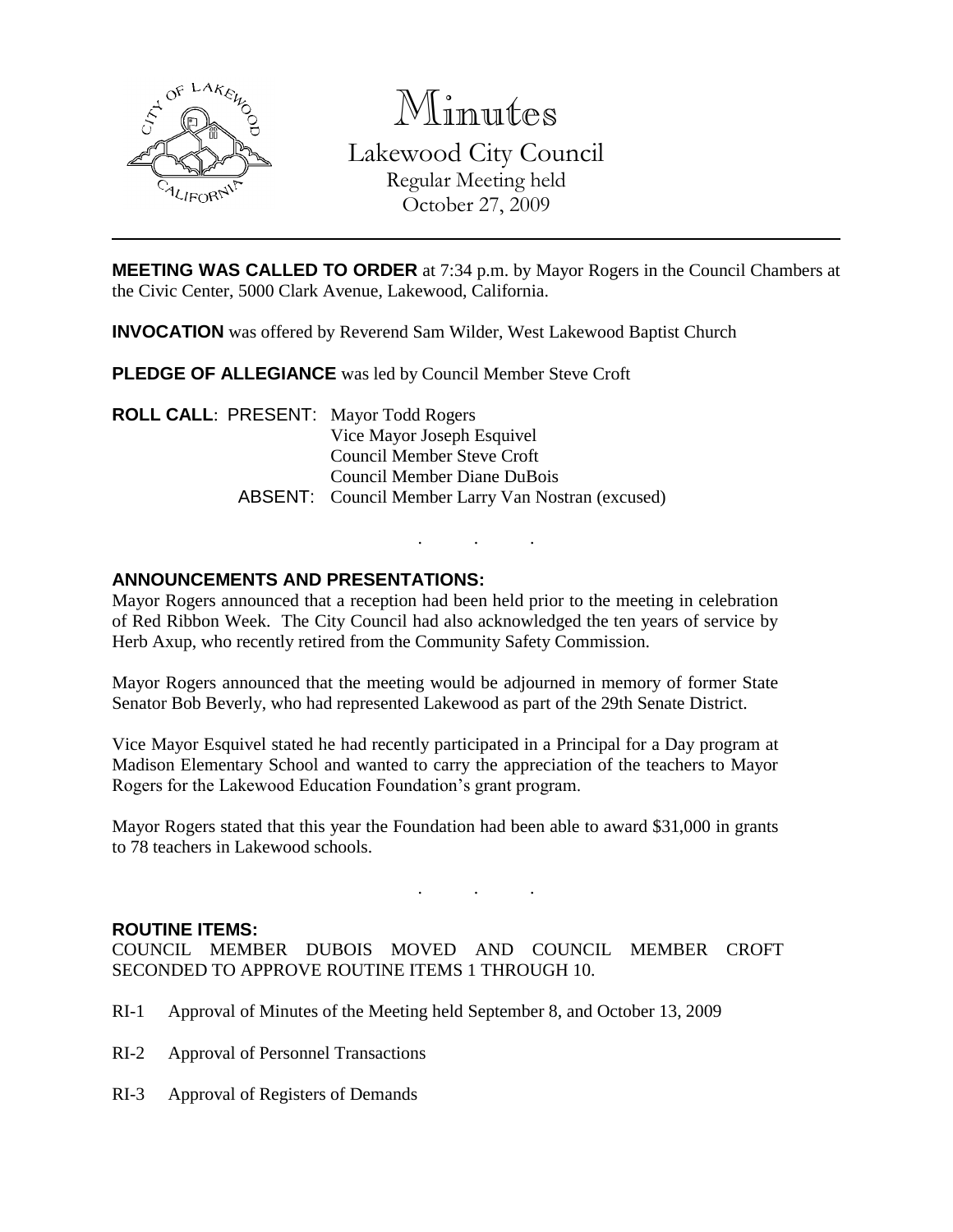City Council Minutes October 27, 2009 Page 2

### **ROUTINE ITEMS:** Continued

- RI-4 Approval of Meeting Reports and Authorizations Pursuant to AB1234
- RI-5 RESOLUTION NO. 2009-50; A RESOLUTION OF THE CITY COUNCIL OF THE CITY OF LAKEWOOD, CALIFORNIA, CERTIFYING THE LAKEWOOD BUSINESS DEVELOPMENT PROGRAM ADMINISTRATIVE PLAN
- RI-6 Approval of Substitution of Subcontractor for Public Works Project No. 08-8, City Hall Data Equipment Room Upgrade
- RI-7 RESOLUTION NO. 2009-51; A RESOLUTION OF THE CITY COUNCIL OF THE CITY OF LAKEWOOD ESTABLISHING A PHYSICALLY HANDICAPPED PERSONS DESIGNATED PARKING SPACE ON THE NORTH SIDE OF LARK BAY LANE WITHIN THE CITY OF LAKEWOOD

RESOLUTION NO. 2009-52; A RESOLUTION OF THE CITY COUNCIL OF THE CITY OF LAKEWOOD ESTABLISHING A PHYSICALLY HANDICAPPED PERSONS DESIGNATED PARKING SPACE ON THE SOUTH SIDE OF 209TH STREET WITHIN THE CITY OF LAKEWOOD

RESOLUTION NO. 2009-53; A RESOLUTION OF THE CITY COUNCIL OF THE CITY OF LAKEWOOD ESTABLISHING A PHYSICALLY HANDICAPPED PERSONS DESIGNATED PARKING SPACE ON THE NORTH SIDE OF GRADWELL STREET WITHIN THE CITY OF LAKEWOOD

- RI-8 Approval of Report of Monthly Investment Transactions
- RI-9 RESOLUTION NO. 2009-54; A RESOLUTION OF THE CITY COUNCIL OF THE CITY OF LAKEWOOD AMENDING THE CITY OF LAKEWOOD ICMA RETIREMENT CORPORATION SECTION 457 DEFERRED COMPENSATION PLAN, ICMA-RC PLAN #301908
- RI-10 Approval of Revised Equipment Well 27 Treatment Plant

UPON ROLL CALL VOTE, THE MOTION WAS APPROVED:

AYES: COUNCIL MEMBERS: DuBois, Croft, Esquivel and Rogers NAYS: COUNCIL MEMBERS: None ABSENT: COUNCIL MEMBERS: Van Nostran

# **2.1 • AUTHORIZING EXECUTION AND DELIVERY OF PURCHASE AND SALE AGREEMENT FOR THE SALE OF PROPOSITION 1A RECEIVABLE**

. . .

Administrative Services Director Diane Perkin presented a report based on the memo in the agenda and stated that due to a fiscal emergency declared by the Governor, the provisions of Proposition 1A, passed by voters to safeguard local revenues, had been suspended. She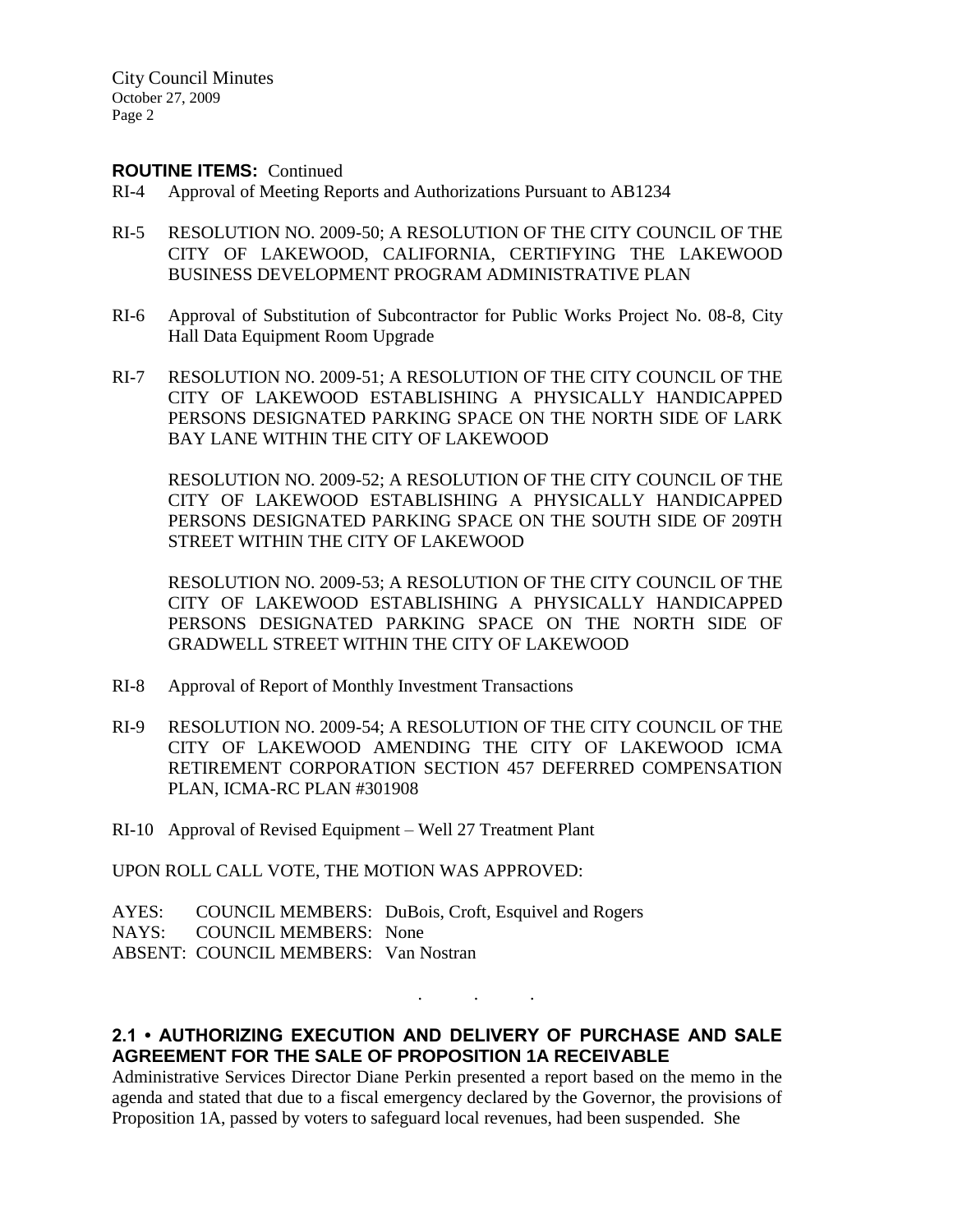# **2.1 • AUTHORIZING EXECUTION AND DELIVERY OF PURCHASE AND SALE**

**AGREEMENT FOR THE SALE OF PROPOSITION 1A RECEIVABLE** - Continued reported that the State would borrow revenues from the City of Lakewood equivalent to \$1,079,088 which the State would be required to repay, with interest, by June 30, 2013. However, the legislature had acted to allow local agencies to sell their Proposition 1A receivables and receive 100 percent of the funds due to them up front. It was the recommendation of staff that the City Council adopt the proposed resolution to authorize the sale of Proposition 1A receivables.

RESOLUTION NO. 2009-55; CITY COUNCIL OF THE CITY OF LAKEWOOD. A RESOLUTION APPROVING THE FORM OF AND AUTHORIZING THE EXECUTION AND DELIVERY OF A PURCHASE AND SALE AGREEMENT AND RELATED DOCUMENTS WITH RESPECT TO THE SALE OF THE SELLER'S PROPOSITION 1A RECEIVABLE FROM THE STATE; AND DIRECTING AND AUTHORIZING CERTAIN OTHER ACTIONS IN CONNECTION THEREWITH

Mayor Rogers inquired if agreeing to the up front financing meant that no interest would be received on the borrowed funds. Ms. Perkin responded by stating that the City could choose to wait until June of 2013 to receive any funds and get an interest rate of two percent on payback or take the up front financing, receive the funding on time and invest it for a better return.

Council Member Croft stated that it was a sad commentary on the state of the State that its legislators used these smoke-and-mirrors tricks like borrowing from local agencies in order to give the appearance of balancing their budget. He noted that he felt it was wise for the City to opt to take the up front financing deal since the future of the State budget was so uncertain.

COUNCIL MEMBER DUBOIS MOVED AND COUNCIL MEMBER CROFT SECONDED TO ADOPT RESOLUTION NO. 2009-55. UPON ROLL CALL VOTE, THE MOTION WAS APPROVED:

AYES: COUNCIL MEMBERS: DuBois, Croft, Esquivel and Rogers NAYS: COUNCIL MEMBERS: None ABSENT: COUNCIL MEMBERS: Van Nostran

# **3.1 • SERVICE PROVIDER AGREEMENT FOR BOYAR PARK ACTIVITY BUILDING PROJECT**

. . .

Public Works Director Lisa Rapp displayed slides and made a presentation based on the memo in the agenda. She reported that the City Council was being requested to approve a service provider agreement for interior and exterior signage for the new Activity Building under construction at Boyar Park. She showed the progress that had been made to date on the new "craftsman-style" building which would be slightly larger than the original building in order to meet all ADA standards. She announced that the dedication for the building was scheduled for December 9, 2009. It was the recommendation of staff that the City Council approve an agreement, not to exceed \$22,000, with Knightsbridge Architectural Products.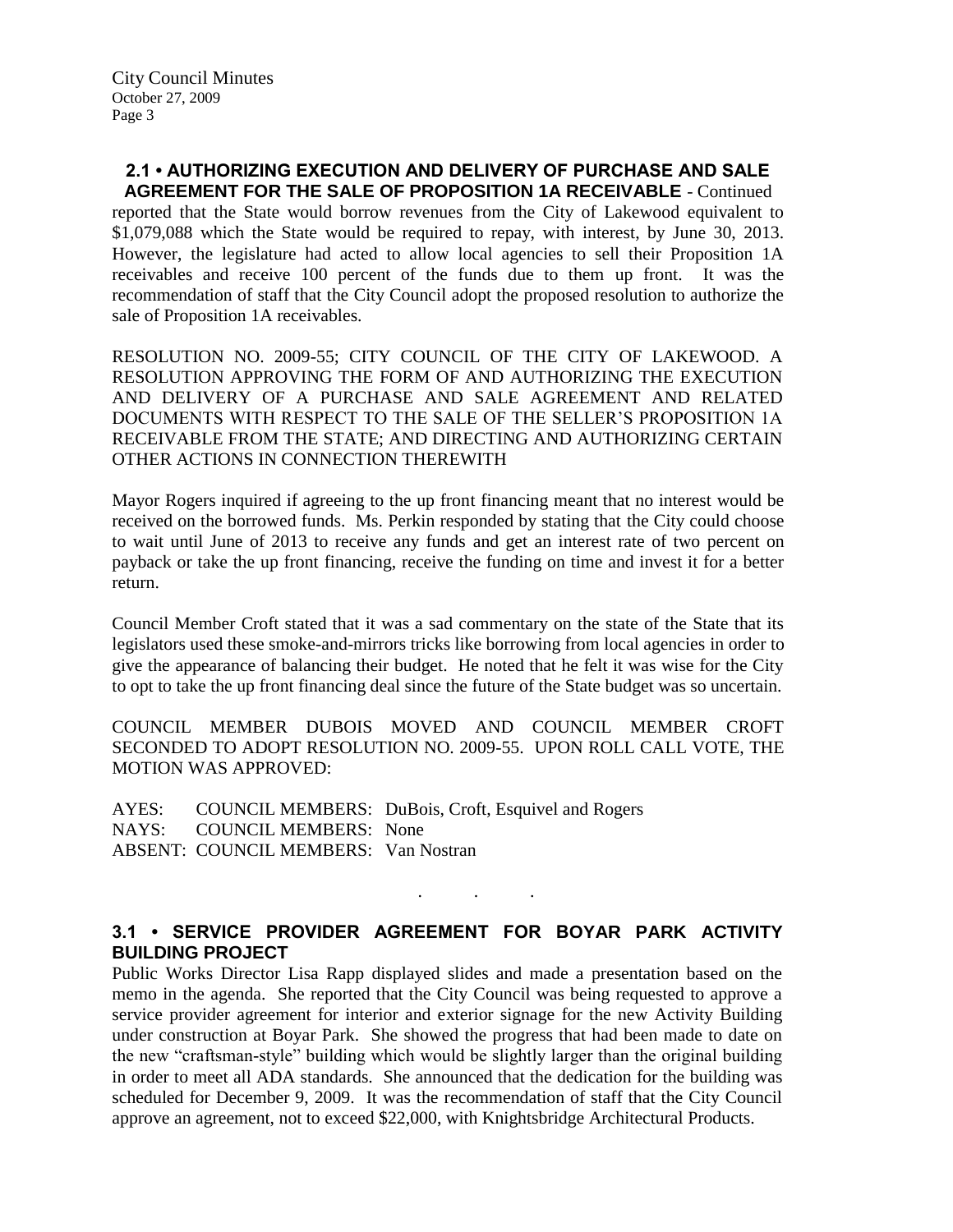City Council Minutes October 27, 2009 Page 4

**3.1 • SERVICE PROVIDER AGREEMENT FOR BOYAR PARK ACTIVITY BUILDING PROJECT** - Continued COUNCIL MEMBER DUBOIS MOVED AND COUNCIL MEMBER CROFT SECONDED TO APPROVE STAFF'S RECOMMENDATION. UPON ROLL CALL VOTE, THE MOTION WAS APPROVED:

AYES: COUNCIL MEMBERS: DuBois, Croft, Esquivel and Rogers NAYS: COUNCIL MEMBERS: None ABSENT: COUNCIL MEMBERS: Van Nostran

## **3.2 • PREVIEW OF LAKEWOOD PARKS HALLOWEEN CARNIVALS**

Recreation and Community Services Director Lisa Litzinger displayed slides and announced that Halloween carnivals would be held at eight Lakewood parks on Saturday from 6-8:30 p.m. She stated there would be game areas, stage contests, a costume parade and costume contests at each park location, as well as haunted houses at four of the locations.

. . .

Responding to a question from Council Member DuBois, Ms. Litzinger stated that the carnivals would be held rain or shine.

Council Member Croft encouraged residents to attend, stating that the carnivals were a great event and a safe place to bring kids. He also noted that the Lakewood Sheriff's Station was holding a "haunted jailhouse" event on Friday the 30th.

Mayor Rogers stated that maintaining the ability to stage this type of family event at all of the City parks and even complete construction on a new park building in such difficult times were just two of the reasons he was proud to live in Lakewood.

At 8:05 p.m., the Regular Meeting of the City Council was recessed for the Meeting of the Lakewood Redevelopment Agency. At 8:08 p.m., the City Council Meeting was reconvened.

. . .

. . .

. . .

**ORAL COMMUNICATIONS:** Jonathan Davis addressed the City Council regarding earthquake preparedness.